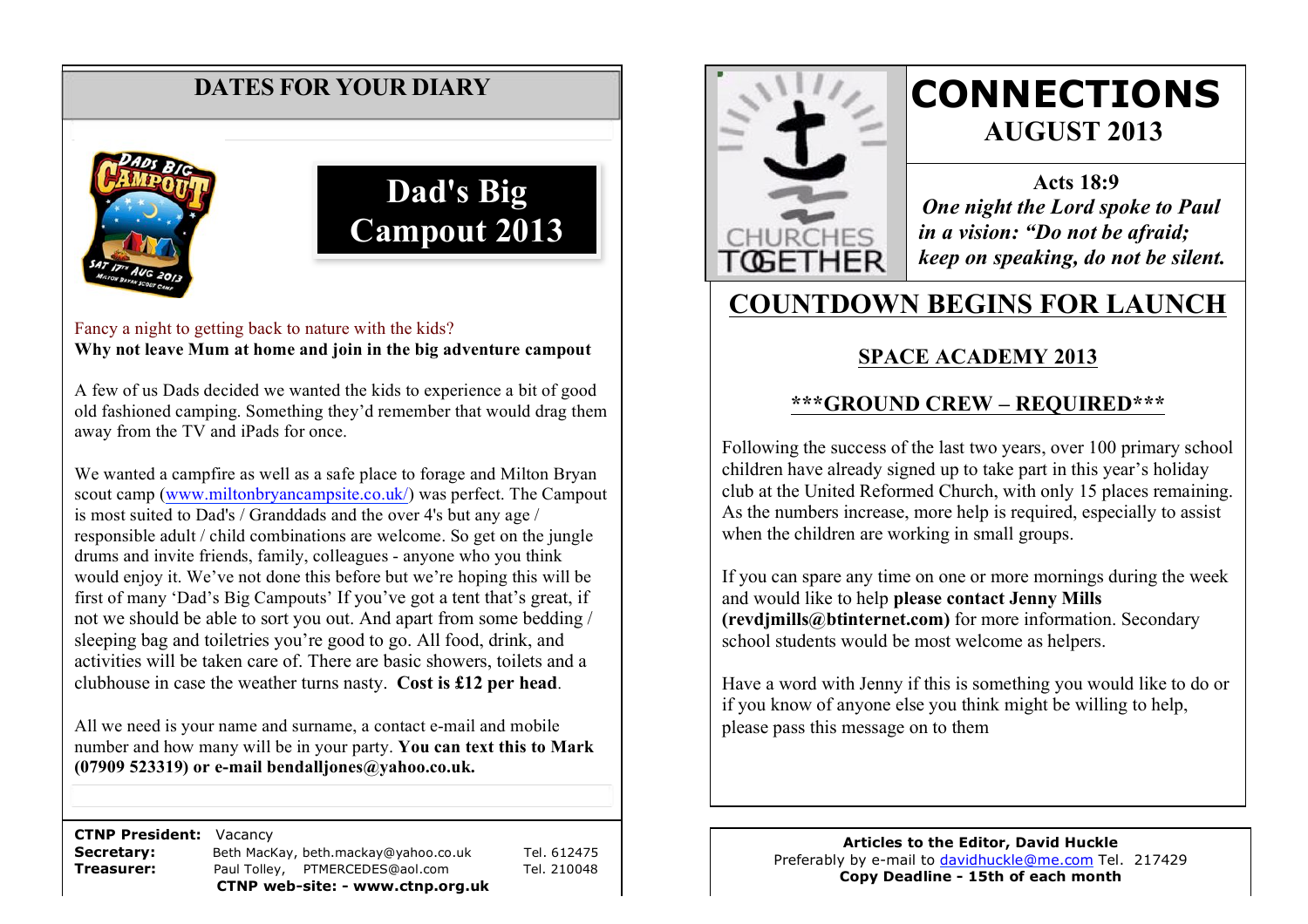#### **LETTER FROM A MINISTER**

I feel the need to say both "hello" and "thanks". Since moving to Newport Pagnell I have to say the welcome from all quarters has been great. Apart from the weather there has been nothing to be worry about as Jill and I have settled in. The dog (Doo-Dah, a collie cross) has felt she has landed in paradise with the common as her back garden. Yes, I do take full responsibility for the name so if you need any help naming things perhaps I am not the man!

As a child I was brought up in a politically active house. This meant debating everything in the news. Indeed news programmes were sacrosanct, no talking till they were over. The local MP was a friend and this lifelong affiliation meant that the current one visited my father in hospital and came to the funeral. Having had such a political education I have keenly followed certain subjects throughout my life. The dreadful realisation of my growing years is that many debates and battles which seem to have been won many years ago have to be debated and fought for again. As individuals and as a society learning is as much about relearning rather than just building on past foundations. I think these matters apply to the debate about poverty in our current "age of austerity". Anyone who has read George Orwell's `Road to Wigan Pier` and `Down and out in London and Paris` will be struck by identical debates occurring during the pre world war 2 recession, sometimes promulgated by the same newspapers whom seem least compassionate today. Orwell contrasts different church responses too; some distinctly unhelpful. For examples tramps being forced to worship as a "price" for their meal. As is often remarked history repeats itself, it has to, no one listens So what are we think today about issues of poverty and benefits in Britain today? Firstly I would want to say the overwhelming breadth of scripture commands action to relieve poverty. This inspired the cricketer-bishop David Shepherd to write a book; `Bias to the Poor'. A simple read of Isaiah 58 informs us Christian worship is meaningless unless accompanied by the compassion for and action on behalf of the poor. Hundreds of other references could be marshalled behind this view. Secondly, I believe that is very easy to be ill informed and to have swallowed myths about the current situation. Fortunately there are some excellent sources of more independent information. The Joint Public Issue Team, an ecumenical venture has some excellent articles online.

My third point is based on a large body of practical experience. This is my understanding that the administration of our benefit system is not fit for purpose. The number of mistakes being made and the lack of human dignity allowed for are below standards that all of us would desire. This is not a criticism of staff, more a comment on the current management and the lack of resources allocated to the task. I would like to give one sample from last December. I accompanied a registered Heroin addict to a health interview. These generally are conducted in the hope of moving people from the sickness benefit ESA to the job seeking JSA. (Interesting they pay the same amount.) I know this person well and am unconvinced of the wisdom and expense of such an interview. What the person needs is a rehabilitation course and encouragement and support to get through such! The interview is perfunctory and impersonal. During this we come to the area of self-harm. This person does not eat. I have tried every which way to bring back their appetite to no avail. This apparently cannot be regarded as self-harm and is not recorded. The addict is very stressed by the whole process. On taking the person home they wanted to be dropped at Tesco to steal a bottle of whisky to drown their sorrows. The next day the police are chasing me for the whereabouts of this person. The addict is found close to death as a result of an overdose. I get to see this person later and we debrief the event. It was just the stress and inhumanity that pushed them over the edge. There are many more stories, but suffice it to say we can and must do better. Everyone is precious and made in God's image. Society can be judged by its treatment of the least the last and the lost.

*Rev Jack Walker*

#### **GIANT GAMES AVAILABLE**

We did used to have people borrowing them and now they just sit here in our garage. Shame not to have them used more. They were used a lot a few years ago at the carnival field. Games include Giant JENGA, Giant SNAKES & LADDERS and Giant CONNECT FOUR.

*Contact Geoff and Linda Morris for more info*